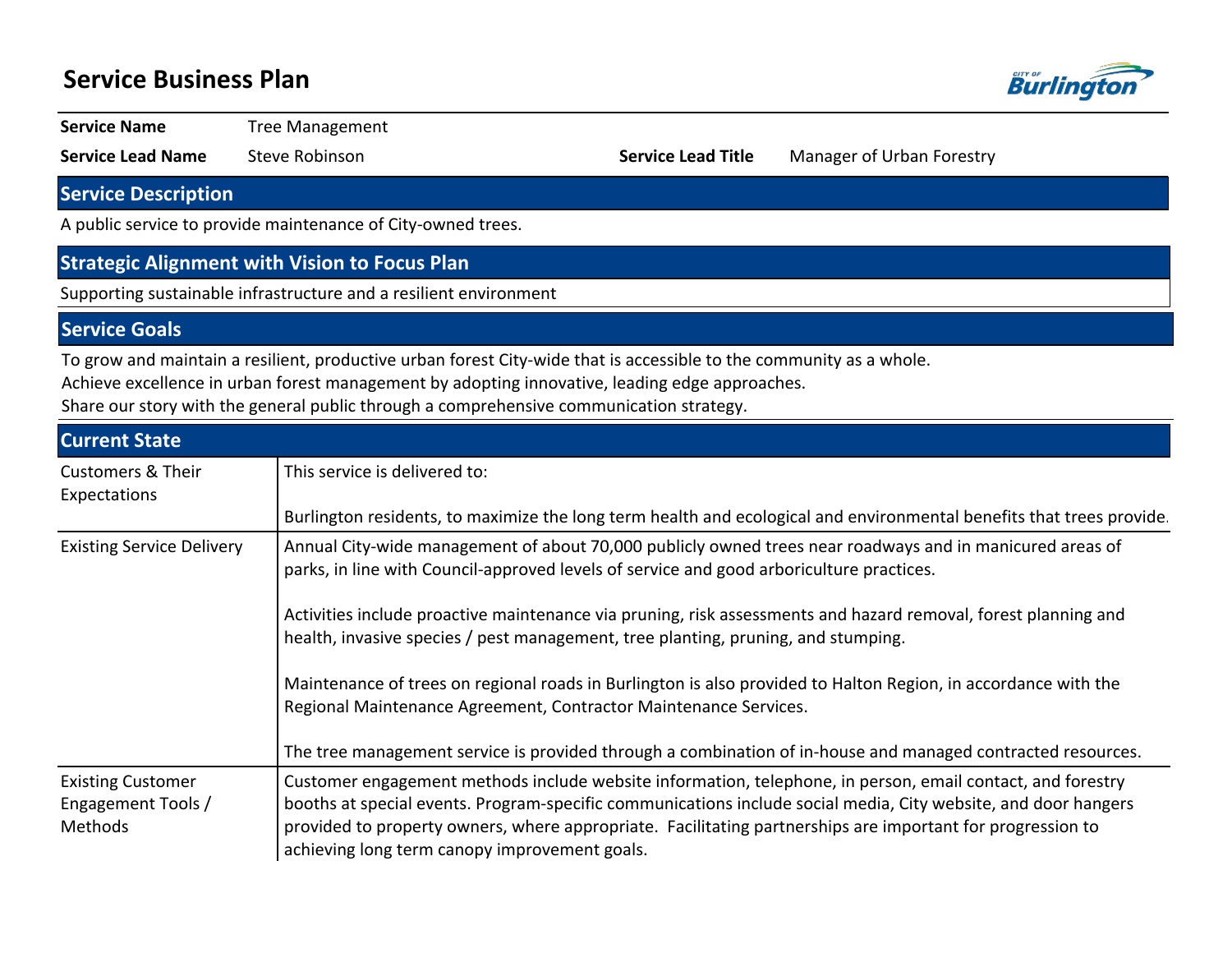| Is this Service Provincially<br>Legislated?                         | N/A<br>No                                                                                                                                                                                                                                                                                                                                                                                                                                                                          |
|---------------------------------------------------------------------|------------------------------------------------------------------------------------------------------------------------------------------------------------------------------------------------------------------------------------------------------------------------------------------------------------------------------------------------------------------------------------------------------------------------------------------------------------------------------------|
| For this Service are there<br><b>Approved Service</b><br>Standards? | Public Tree By-law, Pilot Private Tree By-law, and approved Levels of Service.<br>Yes                                                                                                                                                                                                                                                                                                                                                                                              |
| <b>Programs</b>                                                     |                                                                                                                                                                                                                                                                                                                                                                                                                                                                                    |
| <b>Tree Maintenance</b>                                             | Includes activities such as routine grid and issue specific pruning, tree risk assessments, and removal of dead and<br>dying trees located within the City's road allowance and in parks and wooded areas within target proximity. Storm<br>response for several wind / snow & ice storms per year are typical. Also includes inspection & maintenance of trees<br>in response to resident requests.                                                                               |
| <b>Tree Planting</b>                                                | Involves planting new and replacement trees within the City's road allowances and parks, including the removal of<br>tree stumps in preparation for replacement planting. Replacement plantings for removals due to EAB as well as non-<br>ash trees are included.<br>Tree plantings also include partnerships and annual community tree planting events. Presently removal to<br>replacement ratio is 1:1 (not within the same year).                                             |
| Urban Forest Health and<br>Pest Management                          | Focuses on assessing and appropriately managing pests, diseases and other issues that may negatively affect the<br>health and sustainability of the City's urban forest using IPM principles. Includes Emerald Ash Borer, gypsy moth,<br>cankerworm and other regional threats. Establishment of an integrated pest management plan with adequate<br>resources is desirable for ongoing assessment of pests like Oak Wilt, Asian Long-horned Beetle, and Hemlock Wooly<br>Adelgid. |
| Public Tree Bylaw<br>Administration and<br>Enforcement              | Administration of the bylaw for all work around City-owned trees that ranges from driveway widening to linear<br>infrastructure renewal projects. Fees are calculated for this work to compensate for tree loss in some scenarios.<br>Orders to comply and Part 3 summons (Provincial Offences Act) are also administered through this program.<br>Establishment of a forest protection branch within the section is required for improved administration of the bylaw.            |
| Private Tree By-law Pilot                                           | Pilot Private Tree By-law for Roseland area has been approved by Council; effective date March 1, 2019. The<br>program is administered via online application forms for residents. Staff meet with applicants and review plans to<br>determine the level of impact. Permit fees and compensation are calculated under this program. Evaluation of City-<br>wide private tree bylaw.                                                                                                |
| <b>Planting Guidelines</b>                                          | Developing tree planting guidelines that are integrated with other corporate plans such as the Downtown<br>Streetscape Guidelines are underway.                                                                                                                                                                                                                                                                                                                                    |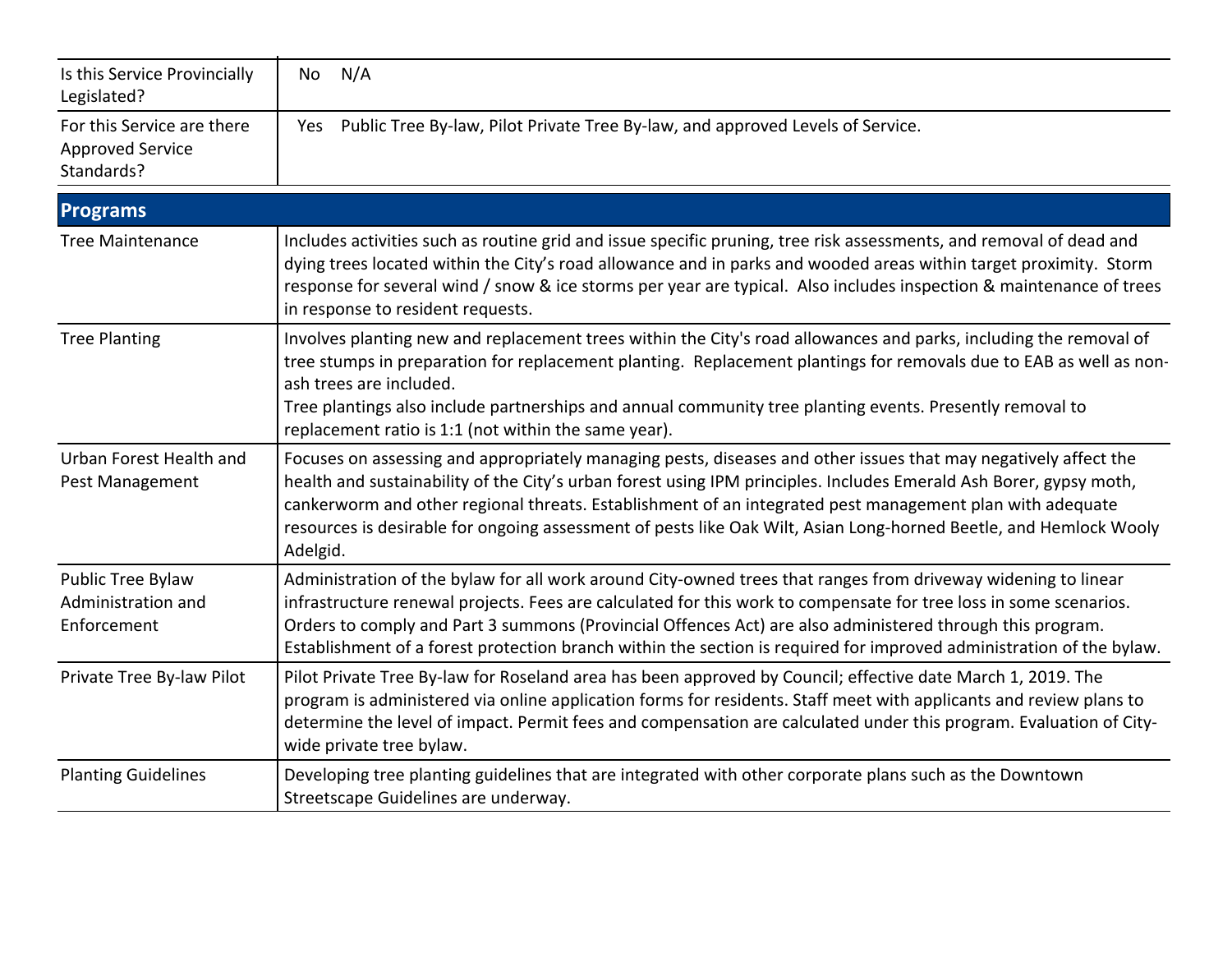## **Recent Continuous Improvement Initiatives**

In 2019:

-Successfully administered a Gypsy Moth control program with the application of BTK via helicopter on 100 Ha. Fall monitoring program to be completed.

-Removals of declining ash trees in 2019 of 2,238 street & park trees.

-Removal of high risk trees in the rural north and woodlands to be completed Q3/Q4.

-Increased number of trees planted to 2051, including increased funding for park tree planting.

-Pilot Private Tree By-law approved by Council - launched March 1, 2019

-Leveraged technology including Tree Plotter Work Order Management system to deliver efficiencies in customer service and due diligence records and provide mobile data management for Supervisors and Technicians.

## **Environmental Considerations**

Urban forests are shared community resources providing collective benefits. Research indicates that trees provide improved air quality; carbon uptake; cooling effect for urban heat islands; shade from UV rays; storm water uptake; wildlife habitat; and psychological well-being benefits for residents. Trees also play a critical role in local climate change adaptation and mitigation. It is critically important to maintain the infrastructure the City has as well as to encourage and increase tree planting City-wide.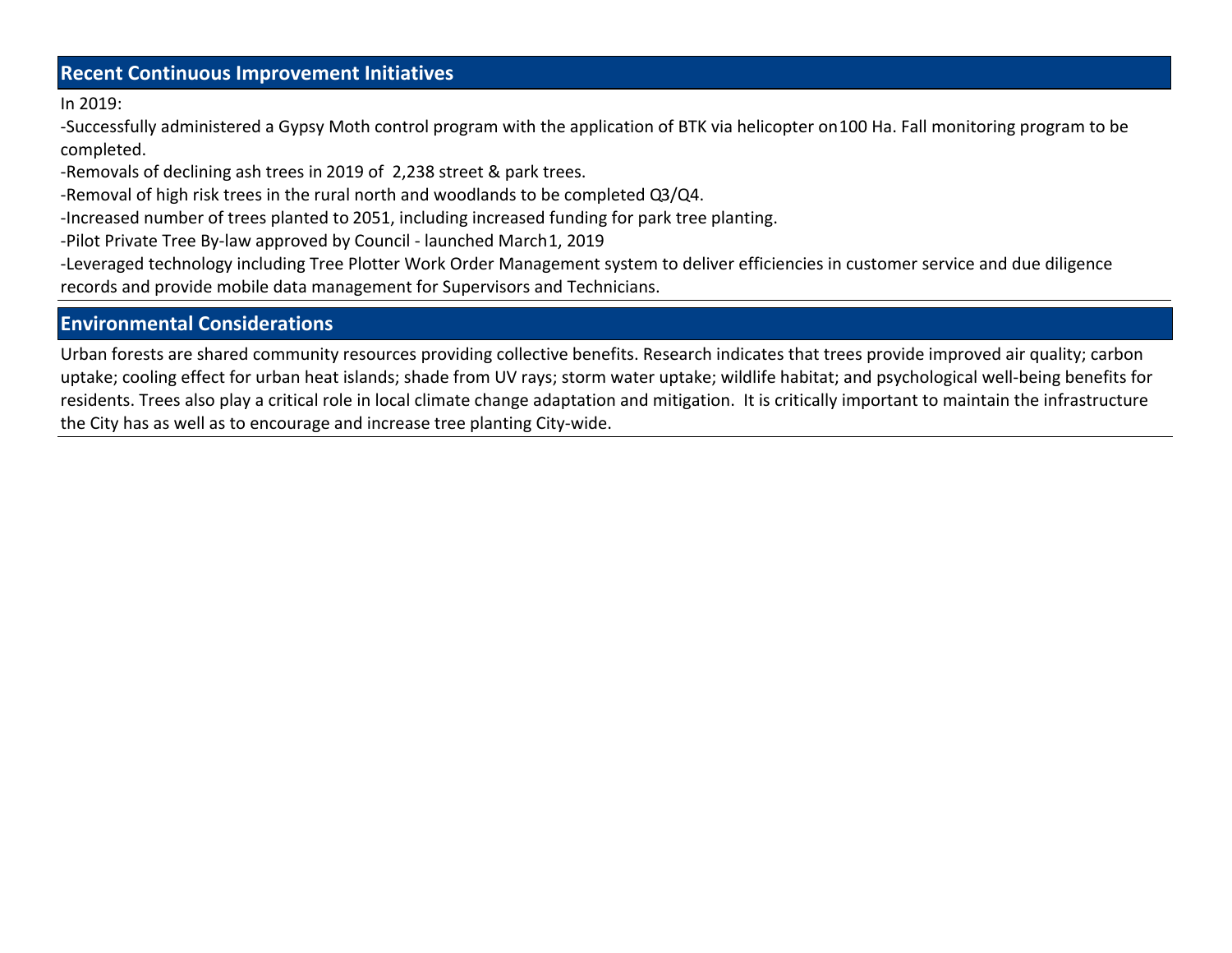| <b>Emerging Opportunities and Anticipated Risks</b> |                                                                                                                                                                                                                                                                                                                                                                                                                                                                                                      |  |  |  |  |
|-----------------------------------------------------|------------------------------------------------------------------------------------------------------------------------------------------------------------------------------------------------------------------------------------------------------------------------------------------------------------------------------------------------------------------------------------------------------------------------------------------------------------------------------------------------------|--|--|--|--|
| <b>Emerging Opportunities</b>                       | Secure additional funding to undertake an Urban Forest Management Strategy to provide data, recommendations,<br>benchmarking, and associated costs guiding long-term management of the city's changing tree canopy, including<br>setting achievable canopy cover targets. Secure funding to initiate a Woodland Management Strategy to provide<br>framework for managing woodlands with action plans & costs for key woodlands at risk, and promote long-term<br>ecological health of natural areas. |  |  |  |  |
|                                                     | Re-evaluate the EAB strategy plan periodically including scope of work, action plan & timelines, and budget impacts,<br>to ensure alignment with most current treatments, current tree population health and best management practices.                                                                                                                                                                                                                                                              |  |  |  |  |
|                                                     | Development of a corporate wide soil volume policy for tree planting operations.                                                                                                                                                                                                                                                                                                                                                                                                                     |  |  |  |  |
|                                                     | Through the evaluation of the Pilot Private Tree Bylaw in Roseland, secure funding and resources to develop a forest<br>protection branch to administer both the public and private tree bylaws City-wide.                                                                                                                                                                                                                                                                                           |  |  |  |  |
|                                                     | Review and update tree planting guidelines and tree preservation specifications through the development of a<br>comprehensive Forestry Design Standards and Specifications document that can be applied to construction projects.<br>This document is well-positioned to be integrated into the recently approved downtown streetscape guidelines.                                                                                                                                                   |  |  |  |  |
| <b>Anticipated Risks</b>                            | Introductions of invasive threats such as Emerald Ash Borer, Asian Longhorn Beetle, and Oak Wilt pose<br>unpredictable and significant risks, including widespread potential tree losses, which will impact Burlington's urban<br>tree canopy.                                                                                                                                                                                                                                                       |  |  |  |  |
|                                                     | Climate change is resulting in higher frequency of severe weather in southern Ontario, as has been experienced<br>through the ice storm of December 2013, August 2014 flood, and 2016 drought. Severe windstorm events are<br>increasing.                                                                                                                                                                                                                                                            |  |  |  |  |
|                                                     | Tree canopy loss will result in negative impacts including loss of shade (increased skin cancer risk); ecological and<br>environmental benefits (stormwater management / carbon sequestration / air quality improvements / energy<br>savings / aesthetic quality / etc). Urban heat island effects will continue to increase, and tree species adaptability is<br>changing.                                                                                                                          |  |  |  |  |
| <b>Enterprise Risk</b>                              | Climate Change - Increasing number of severe weather events                                                                                                                                                                                                                                                                                                                                                                                                                                          |  |  |  |  |
| Considerations                                      | Financial Sustainability - Sustainability, Budget, Limited Revenue Tools<br>Capacity & Volume of Work: Projects, Process Changes, Technology Changes                                                                                                                                                                                                                                                                                                                                                 |  |  |  |  |
|                                                     |                                                                                                                                                                                                                                                                                                                                                                                                                                                                                                      |  |  |  |  |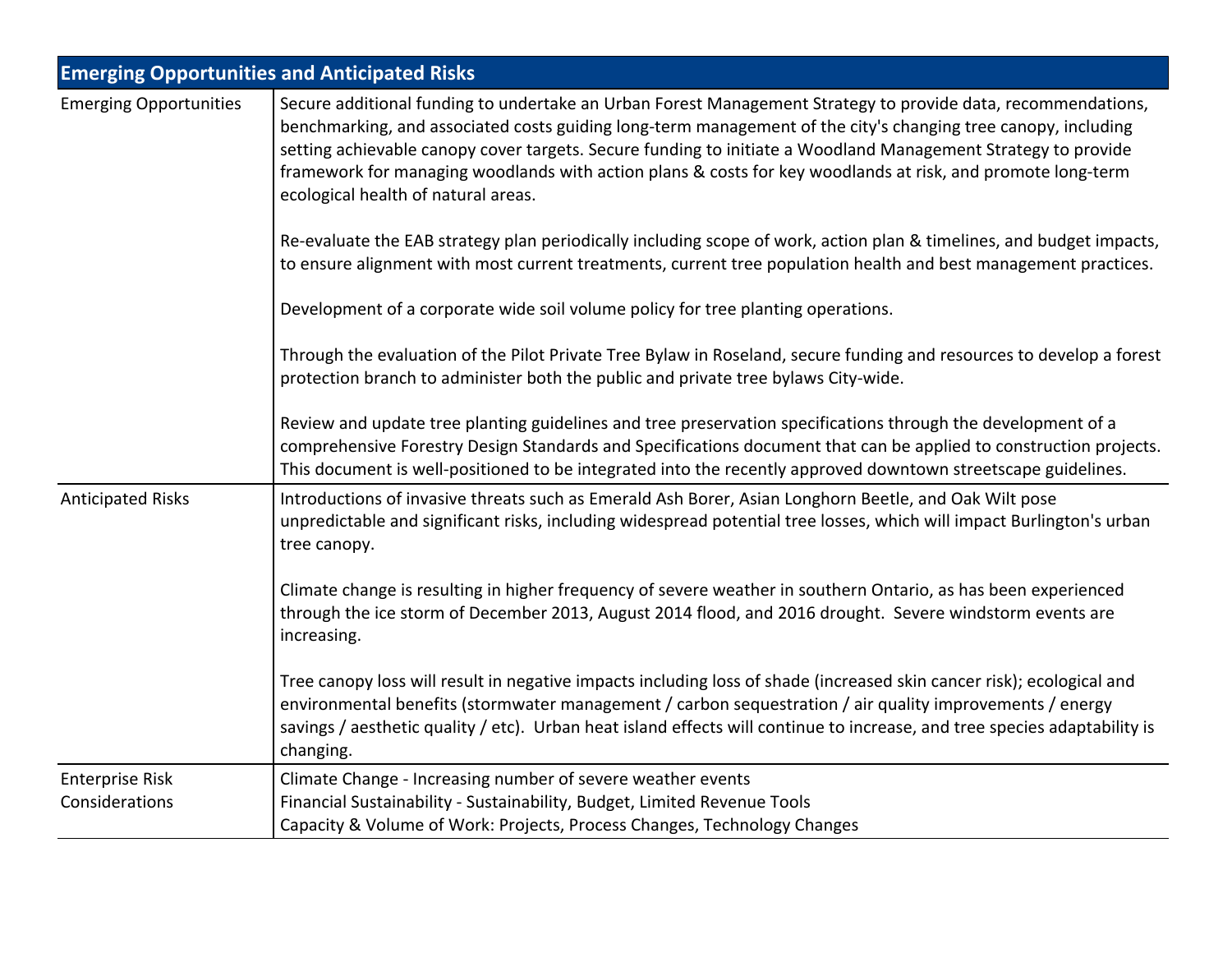| <b>Service Initiatives</b>                                                                                                                                                                                                                                                                                                                                                                                                                                                                                                                                                                               | <b>Target Completion</b> |
|----------------------------------------------------------------------------------------------------------------------------------------------------------------------------------------------------------------------------------------------------------------------------------------------------------------------------------------------------------------------------------------------------------------------------------------------------------------------------------------------------------------------------------------------------------------------------------------------------------|--------------------------|
| Continue to monitor the Emerald Ash Borer infestation and industry best practices to manage the effects on the<br>City's urban forest, including providing annual action plan reports to Committee each spring. Planned, systematic &<br>cost-effective EAB management program will continue through 2024 to mitigate risks to public and replace<br>impacted trees over the long term to restore tree canopy. In 2019, there will continue to be an increase in the<br>necessary removal and replacement of ash trees. Woodland ash tree decline will necessitate continued progression<br>of removals. | Dec 2024                 |
| Continue to monitor annually for the presence of Gypsy Moth in Burlington. If necessary, an appropriate mitigation<br>program will be implemented, which may include Regional partnerships.                                                                                                                                                                                                                                                                                                                                                                                                              | Dec 2018                 |
| Continue to evaluate the Pilot Private Tree By-law for Roseland, facilitating public engagement and support, with<br>goal to preserve and expand city tree canopy including private lands. Staff report RPF-15-19 to be tabled in Oct, with<br>decision in Dec. 2019.                                                                                                                                                                                                                                                                                                                                    | Dec 2019                 |
| Conduct a comprehensive review of policies, guidelines, and specifications as it relates to tree planting and tree<br>preservation within the City.                                                                                                                                                                                                                                                                                                                                                                                                                                                      | Oct 2020                 |
| Complete an Urban Forest Management Plan and Woodlot Management plan over a 2 year period, including<br>remote sensing for canopy coverage evaluation; i-tree Eco analysis; review of existing plans. The final plan will<br>include a 1, 5, & 20 year horizon with associated implementation recommendations and resource needs.                                                                                                                                                                                                                                                                        | Jan 2021                 |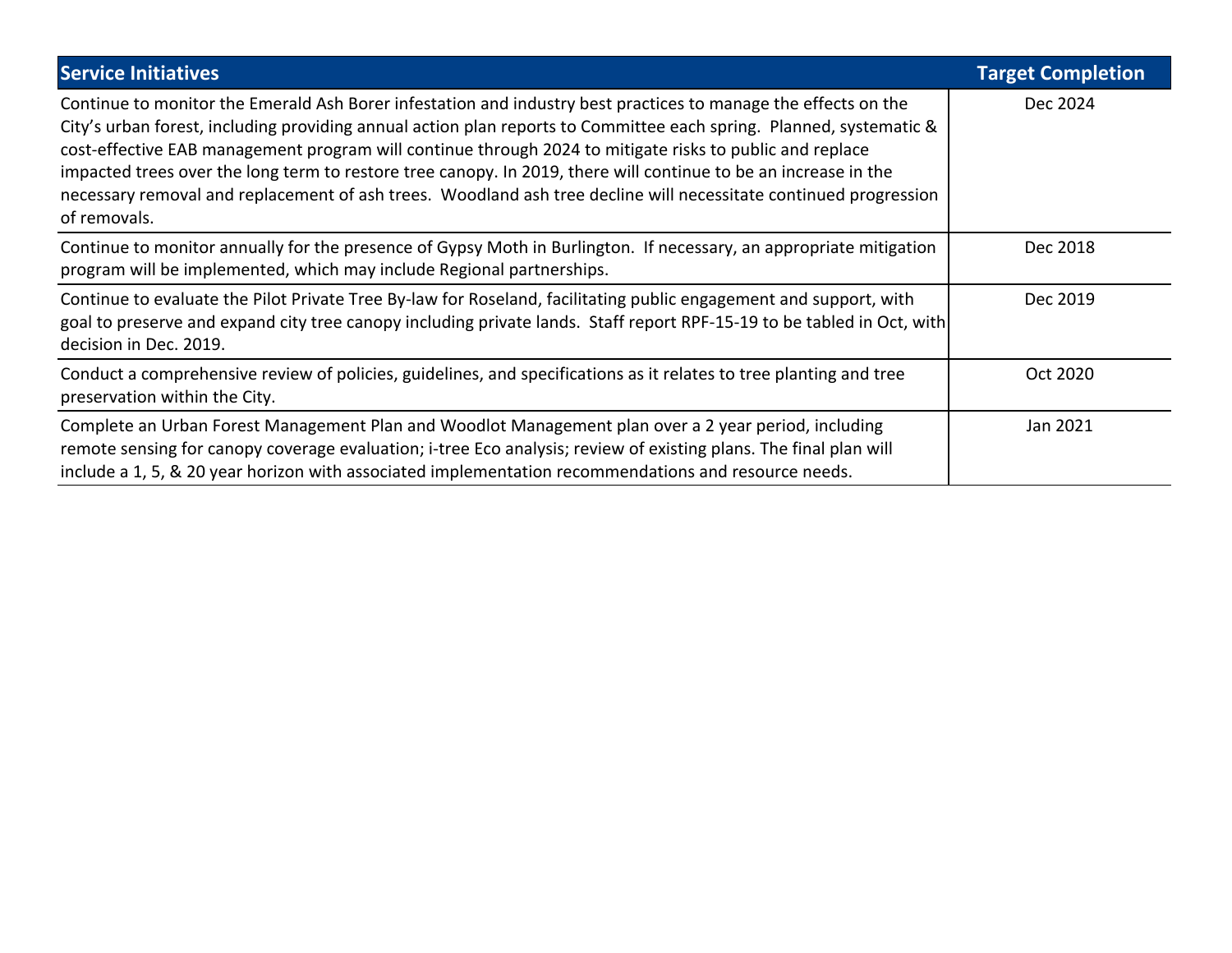# **MEASURING SUCCESS**

#### **How much did we do?**

| Performance              | 2015   | 2016   | 2017   | 2018   | 2019            | 2020            | 2021            | 2022            |
|--------------------------|--------|--------|--------|--------|-----------------|-----------------|-----------------|-----------------|
| <b>Measurement</b>       | Actual | Actual | Actual | Actual | <b>Forecast</b> | <b>Forecast</b> | <b>Forecast</b> | <b>Forecast</b> |
| Number of street & park  | 58,677 | 55,713 | 74.454 | 71.627 | 70.403          | 70.684          | 70.967          | 72,267          |
| <b>Itrees maintained</b> |        |        |        |        |                 |                 |                 |                 |
| Trees planted (new and   | 169    | 1,338  | 1,150  | 1,809  | 2,051           | 2,051           | 2,100           | 2,100           |
| replacement trees)       |        |        |        |        |                 |                 |                 |                 |

#### **How well did we do it?**

| Performance   |                             |      | <b>Tree Maintenance Costs</b>                                                                                                                                                                                                                                                                                                                                                                                                                                                                                                                                                                                                                                                                                                                                                                                                                                                                                                                                                                                                                                                                                                                                                                                                                                                                                                                                                                                                                                                                                                                                                                                                           |      |      |                                       |      |      |      |
|---------------|-----------------------------|------|-----------------------------------------------------------------------------------------------------------------------------------------------------------------------------------------------------------------------------------------------------------------------------------------------------------------------------------------------------------------------------------------------------------------------------------------------------------------------------------------------------------------------------------------------------------------------------------------------------------------------------------------------------------------------------------------------------------------------------------------------------------------------------------------------------------------------------------------------------------------------------------------------------------------------------------------------------------------------------------------------------------------------------------------------------------------------------------------------------------------------------------------------------------------------------------------------------------------------------------------------------------------------------------------------------------------------------------------------------------------------------------------------------------------------------------------------------------------------------------------------------------------------------------------------------------------------------------------------------------------------------------------|------|------|---------------------------------------|------|------|------|
|               | <b>Measurement</b>          |      |                                                                                                                                                                                                                                                                                                                                                                                                                                                                                                                                                                                                                                                                                                                                                                                                                                                                                                                                                                                                                                                                                                                                                                                                                                                                                                                                                                                                                                                                                                                                                                                                                                         |      |      |                                       |      |      |      |
|               | Story behind the data       |      | In 2019, the total tree population will be the lowest forecasted over a 10-year period. This is due<br>mainly to the continued removal of ash trees as part of the EAB Management Program coupled<br>with the inability to maintain pace of replacements within an annual timeframe due to budgetary<br>constraints. As early as 2020, replacement numbers will begin to outpace removals and steadily<br>increase until to completion of the program by 2024. An additional 200 trees were able to be<br>installed in 2019 due to an enhancement to the planting budget. Further, an additional 1,300<br>smaller container grown trees were planted in naturalized areas to help grow the urban canopy.<br>Research indicates that an Urban Forest will incur an annual mortality of approximately 5% of the<br>tree population. For Burlington, that would equate to approximately 3,520 municipal trees that<br>require removal in a given year. In 2019, the City removed less than 2,000 trees inclusive of EAB<br>removals, yielding approximately a 2.5 to 3% mortality. The reduced mortality within the City's<br>urban forest is an indicator of successful proactive maintenance and risk management programs<br>currently employed within the City.<br>Natural Resource Canada indicates that "Tree mortality can emerge abruptly at a regional scale<br>when climate conditions exceed species-specific physiological thresholds or if climate triggers<br>associated outbreaks of insect pests in weakened forests."<br>It is imperative that the Forestry section develop long term strategies to address climate change |      |      |                                       |      |      |      |
| Cost per Tree | \$30<br>\$20<br>\$10<br>\$0 | \$22 | \$22                                                                                                                                                                                                                                                                                                                                                                                                                                                                                                                                                                                                                                                                                                                                                                                                                                                                                                                                                                                                                                                                                                                                                                                                                                                                                                                                                                                                                                                                                                                                                                                                                                    | \$19 | \$21 | <b>Tree Maintenance Costs</b><br>\$26 | \$26 | \$26 | \$26 |
|               |                             | 2015 | 2016                                                                                                                                                                                                                                                                                                                                                                                                                                                                                                                                                                                                                                                                                                                                                                                                                                                                                                                                                                                                                                                                                                                                                                                                                                                                                                                                                                                                                                                                                                                                                                                                                                    | 2017 | 2018 | 2019                                  | 2020 | 2021 | 2022 |